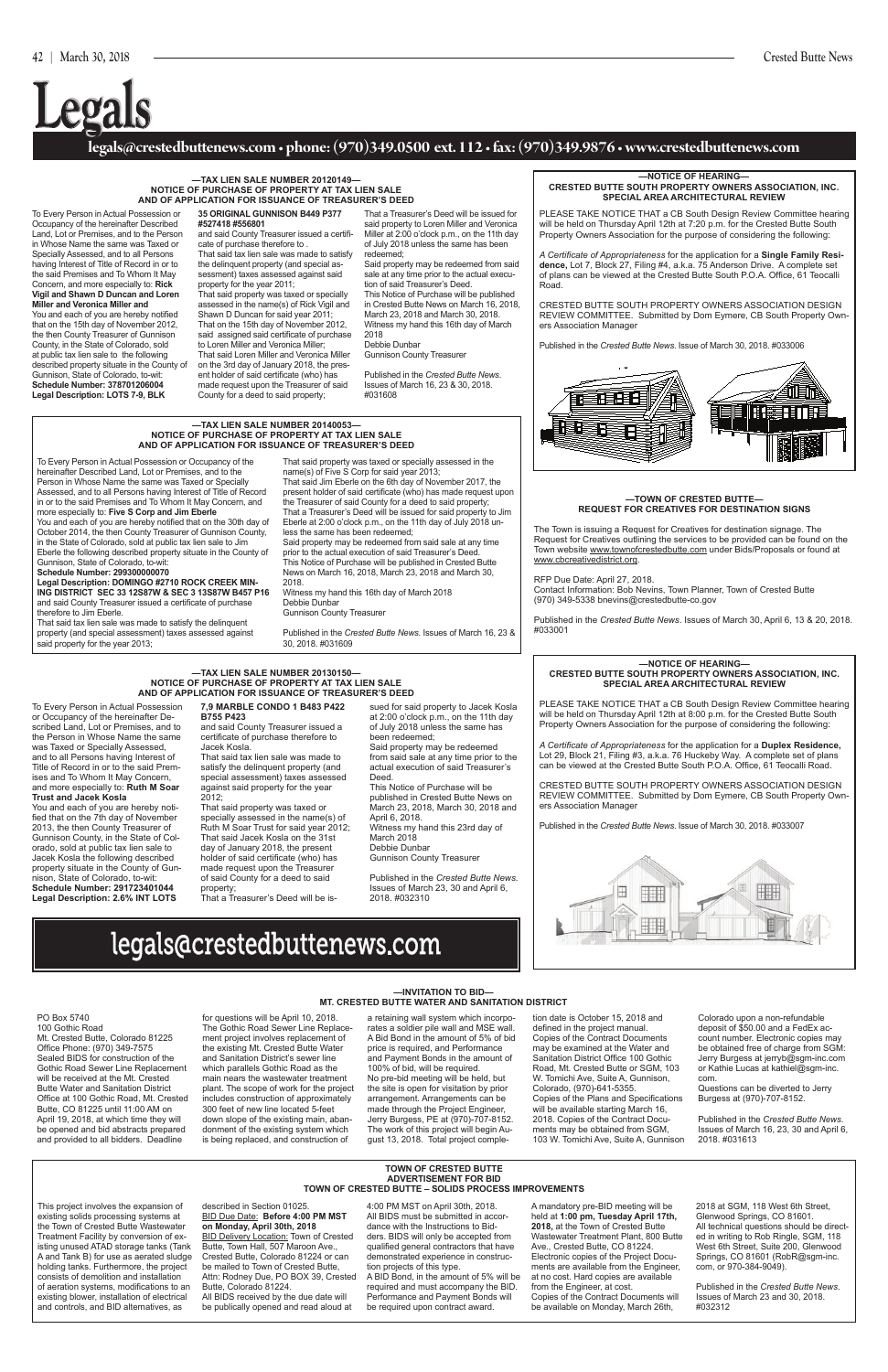## legals@crestedbuttenews.com

# **Legals Legals**

Call To Order

Roll Call

Approval Of The March 20, 2018 Regular Town Council Meeting Minutes

Administration of Oath of Office to Newly Elected Council Members

Selection of Mayor and Mayor Pro Tem for Two-Year Terms

Recognition of Service Awards – Daniel D'Aquila

& David O'Reilly 6:00 pm –Public Hearing - Public Input On The Amended Annexation Petition Set Forth Below And Incorporated Herein By This Reference For The Purpose Of Determining And Finding Whether The Area Proposed To Be Annexed In Said Petition Meets The Applicable Requirements Of Section 30, Article II Of The Colorado Constitution, §§31-12-104 And 31-12-105,

Discussion And Possible Consideration Of A Funding Request By The Crested Butte Conservation Corps/CBMBA for Summer 2018. – David **Ochs** 

Colorado Revised Statutes And The Provisions Of The Town Of Mt. Crested Butte Resolution No. 1, Series 1995, And Is Considered Eligible For Annexation.

Call To Order Roll Call

Reports

Manager's Report Town Council Reports Met-Rec District Update – Status Debrucing – David Clayton

#### UNFINISHED BUSINESS-

Discussion and Possible Consideration of Ordinance No. 1, Series 2018 - An Ordinance Of The Town Council Of The Town Of Mt Crested Butte, Colorado, Approving A Final Plan Application To Rezone .22 Acres Located At 19 Emmons Road (Lot 9, Lodge Sites) From Business District To Planned Unit Development (PUD) As Submitted By The Adaptive Sports Center And Amending The Official Zoning Map Of The Town To Designate The Zoning As PUD – Second Reading - Carlos Velado

**6:05 PM** Approve Minutes for the March 15<sup>st</sup> DRC meeting New Business:

son Drive, Lot 7, Block 27, Filing # 4  **8:00 PM Wisian Duplex Residence**, 76 Huckeby Way, Lot 29, Block 21, Filing #3

#### NEW BUSINESS –

Consideration of an Appointment of Two Council Members to the Mountain Express Transportation Committee For Terms of Two Years. Consideration of an Appointment of Town Council Member to the Crested Butte/Mt. Crested Butte Chamber of Commerce Board of Directors.

sion.<br>7:00 **7:00 REGULAR COUNCIL MEETING CALLED TO ORDER BY MAYOR OR MAYOR PRO-TEM**

#### **APPROVAL OF AGENDA 7:04 CONSENT AGENDA**

Consideration of an Appointment of Town Council Member to the Center for the Arts Board of Directors.

Consideration of an Appointment of Town Council Member as Representative to Region 10. Consideration Of an Appointment Of One Town Council Member To the Gunnison Valley Transportation Planning Region Committee.

Consideration of an Appointment of Town Council Member as Representative to The Colorado Association of Ski Towns. (Normally the Mayor) Consideration of an Appointment of Two Town Council Members as Representatives To The RTA.

Consideration of an Appointment of Town Council Member as Representative To The Tourism Association Advisory Board.

Citizens may make comments on item not scheduled on the agenda. Those commenting should state their name and physical address for the record. Comments may be limited to five minutes.<br>7:12

Consideration of an Appointment of One Town Council Member to DDA Board Of Directors. Consideration of an Appointment of One Town Council Member to Gunnison Valley Regional Housing Authority.

1) Ordinance No. 7, Series 2018 - An Ordinance of the Crested Butte Town Council Approving the Lease of a Portion of the Property at 306 Maroon Avenue to the Crested Butte School of Dance.<br>**7:25** 

Consideration Of an Appointment Of One Town Council Member And Up To Two Citizens To The Land Preservation Board.

Consideration Of an Appointment Of One Town Council Member To CML Policy Committee. Consideration Of an Appointment Of One Town Council Member to the Gunnison Valley Housing Foundation.

Consideration Of Appointing Two Town Council Members and One Citizen To The Mt. Crested Butte Admissions Tax Grant Committee. Consideration Of an Appointment Of One Town

Council Member to the Community Builders Task Force.

Discussion And Possible Consideration Of Ap-

pointing One (1) Member To The Planning Commission To Fill A Vacated Seat (John Anderson)

To Expire April 2020.

Discussion and Possible Consideration of Resolution No. 9, Series 2018 - A Resolution Of The Town Council Of The Town Of Mt. Crested Butte, Colorado, Setting Forth Findings Of Fact And Conclusions Regarding The Eligibility For Annexation Of Certain Land Described In The Amended Petition For Annexation Filed By Hunter Ridge, LLC On Behalf Of Glacier Bank -Carlos Velado

OTHER BUSINESS –

**PUBLIC COMMENT –** *Citizens may make comments on items not scheduled on the agenda. Those commenting should state their name and physical address for the record. Comments are limited to five minutes.* ADJOURN

If you require any special accommodations in order to attend this meeting, please call the Town Hall at 349-6632 at least 48 hours in advance. Public comment on these agenda items is encouraged.

Published in the *Crested Butte News*. Issue of March 30, 2018. #033008

**—AGENDA— REGULAR TOWN COUNCIL MEETING APRIL 3, 2018 MT CRESTED BUTTE, COLORADO 6:00 PM • COUNCIL CHAMBERS**

Questions about this Agenda/Meeting can be directed to 349-1162 or info@cbsouth.net or viewed at: www.cbsouth. net

#### **6:00 PM Call to Order**

**6:10 PM Ferrell Single Family Residence,** 787 Bryant Ave, Lot 5, Block 21, Filing #3

**6:40 PM Black Frois Single Family Residence,** 362

Neville Way, Lot 41, Block 28, Filing #4

**7:20 PM Maudsley Single Family Residence,** 75 Ander-

 **8:40 PM Adjourn ADA Accommodations:** Anyone needing special accom-

modations as determined by the *American Disabilities Act* may contact the Association Manager prior to the day of the hearing.

Published in the *Crested Butte News*. Issues of March 30, 2018. #033003

*The times are approximate. The meeting may move faster or slower than expect-*

#### *ed.* 6:00 **WORK SESSION**

Presentation by CBMR on the Teocalli Expan-

1) March 19, 2018 Regular Town Council Meeting Minutes.

2) Restaurant/Bar Seating on Public Sidewalks for: Brick Oven LTD DBA Brick Oven Pizzeria Located at 223 Elk Avenue; B & C Restaurants LLC DBA Elk Avenue Prime Located at 226 Elk Avenue; Vertigo Ventures LLC DBA The Secret Stash Located at 303 Elk Avenue; Teocalli Tamale Company DBA Teocalli Tamale Located at 311½ Elk Avenue; Public House LLC DBA Public House Located at 202 Elk Avenue; EOS Inc DBA T Bar Located at 229 Unit C Elk Avenue; and Ladybug LTD DBA Talk of the Town Located at 230 Elk Avenue.

3) Award of Public Works Retaining Wall Contract.

4) Resolution No. 5, Series 2018 - A Resolution of the Crested Butte Town Council Affirming Banking Powers of Town of Crested Butte Staff. 5) Amended Trail Easement Agreement Between the Town of Crested Butte and Lot 5 Trappers Crossing South, County of Gunnison, State of Colorado, Containing 35.25 Acres More or Less. 6) Amended Trail Easement Agreement Between the Town of Crested Butte and Lot 4 Trappers Crossing South, County of Gunnison, State of Colorado, Containing 35.39 Acres More or Less. 7) Award Four-Way Parking Lot Expansion Contract.

8) Award Town Hall Roof Structural Support Contract.

The listing under Consent Agenda is a group of items to be acted on with a single motion. The

Consent Agenda is designed to expedite Council business. The Mayor will ask if any citizen or council member wishes to have any specific item discussed. You may request that an item be removed from Consent Agenda at that time, prior to the Council's vote. Items removed from the Consent Agenda will be considered under New Business.

#### **7:06 PUBLIC COMMENT**

#### **7:12 STAFF UPDATES 7:17 PUBLIC HEARING**

#### **7:25 NEW BUSINESS**

1) Discussion and Possible Approval of the Purchasing Policy.<br>7:35 2) Retrea  $\check{2}$ ) Retreat Follow-up/Update on Council Priorities.<br>7:50 LE **7:50 LEGAL MATTERS 7:55 COUNCIL REPORTS AND COMMIT-TEE UPDATES 8:10 OTHER BUSINESS TO COME BE-FORE THE COUNCIL 8:20 DISCUSSION OF SCHEDULING FUTURE WORK SESSION TOPICS AND COUNCIL MEETING SCHEDULE** Monday, April 16, 2018 - 6:00PM Work Session - 7:00PM Regular Council Monday, May 7, 2018 - 6:00PM Work Session - 7:00PM Regular Council Monday, May 21, 2018 - 6:00PM Work Session - 7:00PM Regular Council<br>8:25 ADJOURNME **8:25 ADJOURNMENT**

Published in the *Crested Butte News*. Issue of March 30, 2018. #033004

#### **—AGENDA— TOWN OF CRESTED BUTTE REGULAR TOWN COUNCIL MEETING MONDAY, APRIL 2, 2018 COUNCIL CHAMBERS, CRESTED BUTTE TOWN HALL**

**—DESIGN REVIEW COMMITTEE (DRC) AGENDA— CRESTED BUTTE SOUTH PROPERTY OWNERS ASSOCIATION THURSDAY APRIL 12, 2018 LOCATION: 61 TEOCALLI ROAD (P.O.A. OFFICE, UPSTAIRS) START TIME: 6:00PM**

5:00 P.M. – **CALL TO ORDER ROLL CALL** ITEM 1

#### **APPROVAL OF THE MARCH 7, 2018 REGULAR PLANNING COMMIS-SION MEETING MINUTES (LEAH DESPOSATO).** ITEM 2

DESIGN REVIEW - DISCUSSION AND POSSIBLE CONSIDERATION OF A DESIGN REVIEW APPLICATION FOR THE KELSEY WRIGHT BUILDING TO BE LOCATED AT 19 EMMONS ROAD (LODGE SITE 9) SUBMITTED BY THE ADAPTIVE SPORTS CENTER.

OTHER BUSINESS ADJOURN

WORKSESSION – MT CRESTED BUTTE PARKING REQUIREMENTS This preliminary agenda is placed in the newspaper to notify the public of tentative agenda items for the meeting date noted above. The official posting place for the agenda is the bulletin board in the Mt. Crested Butte Town Hall entry. Please refer to that official agenda for actual agenda items for the meeting date noted above.

If you require any special accommodations in order to attend this meeting, please call the Town Hall at 349-6632 at least 48 hours in advance of the meeting.

Plans for designs to be reviewed at the meeting are available for viewing in the Mt. Crested Butte Town Hall

Published in the *Crested Butte News*. Issues of March 30, 2018. #033010

#### **—PLANNING COMMISSION REGULAR MEETING— WEDNESDAY, APRIL 4, 2018 MT. CRESTED BUTTE, COLORADO 5:00 P.M. • MT. CRESTED BUTTE TOWN HALL 911 GOTHIC ROAD**

Questions about this Agenda/Meeting can be directed to 349-1162 or info@cbsouth.net **This agenda can also be viewed online at www.cbsouth.net 6:00 PM Call to Order** 6:05 PM Approval of Minutes from March 2018 P.O.A. Board Meeting 6:10 PM Monthly Financial Report for March 2018 Continued Business: 6:20 PM Review and Possible Adoption of Proposed Short Term Rental Policy 6:40 PM Trails, Amenities and Parks

(**TAP**) Committee Update

6:55 PM Commercial Area Master Plan (CAMP) Committee Update and Special Area Regulations (SAR) Review **New Business:** 7:20 PM Cluster Declaration Consideration for Lots 15 and 16 on Block 2, Filing #1 7:30 PM Consideration and Possible Adoption of a Resolution to allow Roof Slopes of less than 7:12 for 51% of the allowable pitch **7:45 PM Manager's Report** Manager's General Report Identify May Board Meeting Agenda

Items

Set May Board Meeting Date

8:00 PM Unscheduled Property Owner Comment Opportunity Time **8:05 PM Adjourn ADA Accommodations:** Anyone needing special accommodations as determined by the *American Disabilities Act* may contact the Association Manager prior to the day of the hearing. **Agenda Items:** All times are estimates. Please allow for earlier discussion. Please show up at least 20 minutes

prior to the listed times.

Published in the *Crested Butte News*. Issues of March 30, 2018. #033009

#### **—TOWN OF CRESTED BUTTE— REQUEST FOR CREATIVES FOR DESTINATION SIGNS**

The Town is issuing a Request for Creatives for hanging, illuminated art at the Mallardi Theatre. The Request for Creatives outlining the services to be provided can be found on the Town website www.townofcrestedbutte.com under Bids/Proposals or found at www.cbcreativedistrict.org.

RFP Due Date: April 25, 2018.

Contact Information: Michael Yerman, Community Development Director, Town of Crested Butte (970) 349-5338 myerman@crestedbutte-co.gov

Published in the *Crested Butte News*. Issues of March 30, April 6, & 13, 2018. #033002

#### **—CB SOUTH P.O.A. BOARD MEETING NOTICE & AGENDA— WEDNESDAY APRIL 11TH, 2018 P.O.A. BOARD MEETING AGENDA LOCATION: 61 TEOCALLI ROAD (P.O.A. OFFICE, UPSTAIRS) START TIME: 6:00PM**